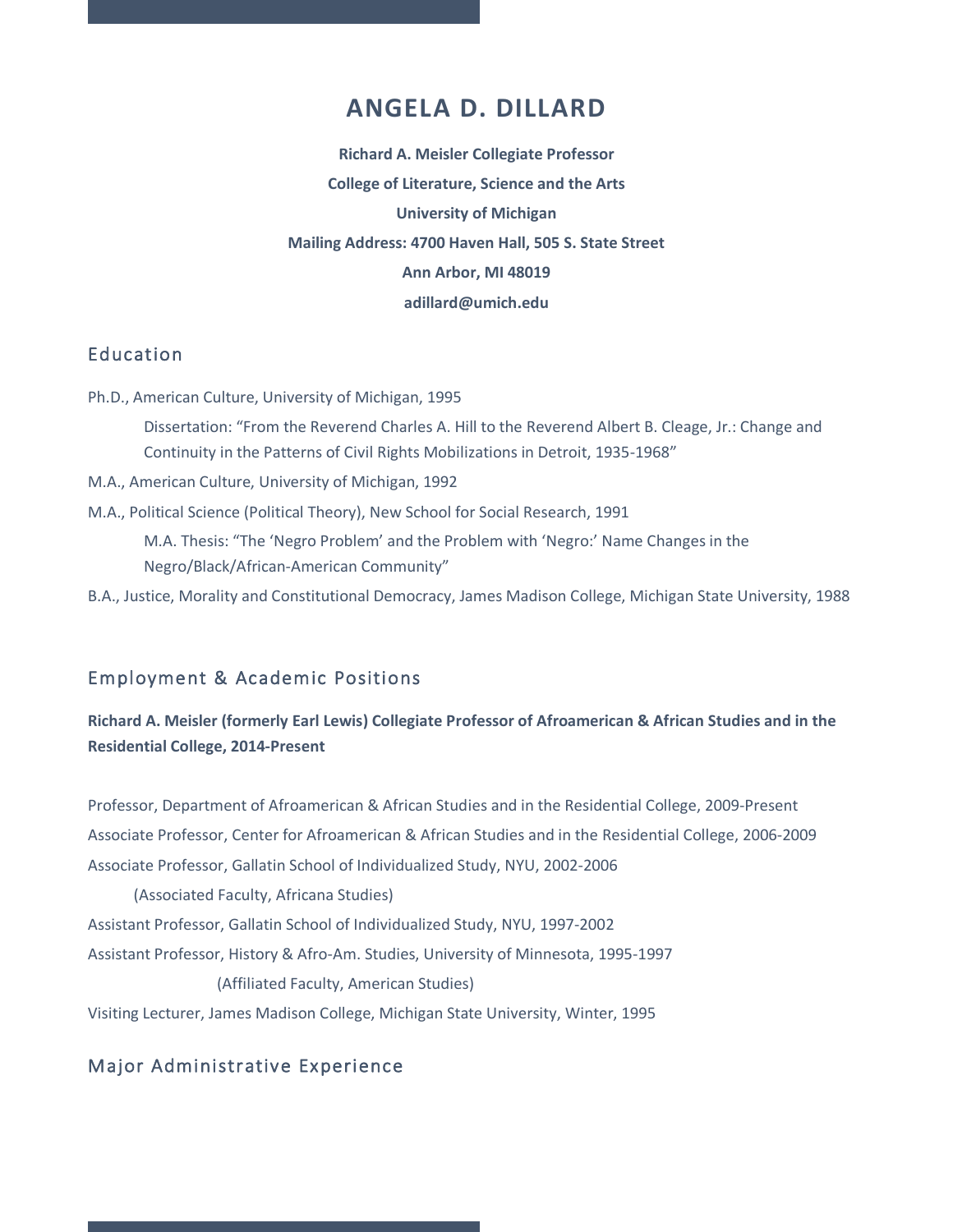**Associate Dean for Undergraduate Education**, College of Literature, Science and the Arts, University of Michigan, January 2015 to August 2019

**Chair, Department of Afroamerican & African Studies**, University of Michigan, Summer 2018

**Director, Residential College**, University of Michigan, July 2011 to June 2014

**Director, Center for Afroamerican & African Studies** (CAAS), University of Michigan, 2010-2011 (Now the Department of Afroamerican & African Studies: https://lsa.umich.edu/daas) **Associate Director, Center for Afroamerican and African Studies**, 2007-2009

**Director, Africana Studies Program**, Department of Social and Cultural Analysis, NYU, 2005-2006

# Scholarship

#### **A. Books**

*Civil Rights Conservatism* (Under Contract to University of California Press)

*Faith in the City: Preaching Radical Social Change in Detroit* (University of Michigan Press, 2007)

*Guess Who's Coming to Dinner Now?: Multicultural Conservatism in America* (NYU Press, 2001); paperback edition, 2002

#### **B. Articles**

"Conservatism," *Keywords for American Cultural Studies*, Third Edition, Glenn Hendler and Bruce Burgett, eds. (NYU Press, Forthcoming 2020).

"Black Power/Black Faith: Re-Thinking the `De-Christianization' of the Black Power Movement," in Doug Rossinow, Molly Beck and Leilah Danielson, eds. *The Religious Left in Modern America: Doorkeepers of a Radical Faith* (Palgrave Macmillan, 2018).

"When the Alt-Right Hits Campus: White Nationalism, Protests, and Diversity Planning," *Against The Current* (January/February 2017)

"In Defense of Law and Order: The March on Washington and Its Black 'Conservative' Critics," Special Issue on the 50th Anniversary of the March on Washington, German Historical Institute *Bulletin,* 2014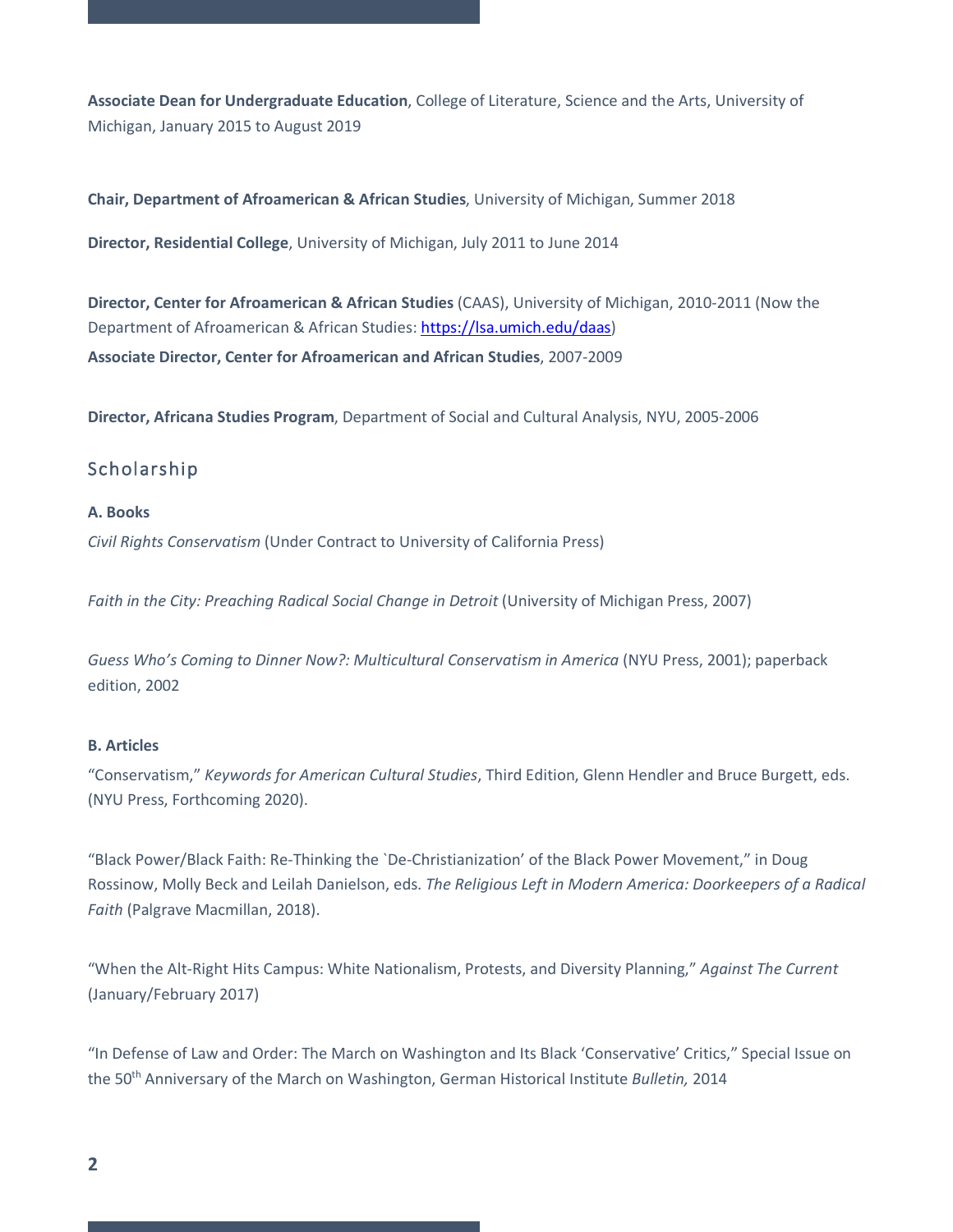"What Learned by Going to Church in Detroit: A Reflective Essay," *Case Studies in Community-Based Participatory Research*, eds. Lynn Harter, Jane Hamel-Lambert and Judy Millesen (Kendall Hunt, 2010)

"Malcolm X and African American Conservatism," *The Cambridge Companion to Malcolm X*, ed. Robert Terrill (Cambridge University Press, 2010), 90-100

"Adventures in Conservative Feminism," *Society* 42:3 (March/April 2005): 25-27.

"Conservatism and the New Black Elite," *New Labor Forum* 13:1 (Spring 2004): 31-38

"Religion and Radicalism: The Reverend Albert B. Cleage, Jr. and the Rise of a Black Nationalist Coalition in Detroit," *Freedom North: Black Freedom Struggles Outside the South, 1940-1980*, edited by J. Theoharris and K. Woodward (St.Martin's/Palgrave, 2003): 153-175

"A Multicultural Right?: Can the GOP Build a Coalition?, *Dissent* (Winter 2001): 113-117

"Multicultural Conservatism: What It Is, Why It Matters," *Chronicle Review, Chronicle of Higher Education*, March 2, 2001, B7-B10

#### **C. Book Reviews, Op-Eds, Encyclopedia Entries**

Review of *A Terrible Thing to Waste: Arthur Fletcher and the Conundrum of the Black Republican*. By David Hamilton Golland. (Lawrence: University Press of Kansas, 2019) for *Southern Spaces* (forthcoming, 2020)

"Still Lonely?: The Histories of Black Republicans," review of Rigueur, *The Loneliness of the Black Republican,*  Fields, *Black Elephants in the Room*, and Farrington, *Black Republicans and the Transformation of the GOP* in *Against the Current*, Jan/Feb 2019.

Review of Brett Gadsden's *Between North and South: Delaware, Desegregation and the Myth of American Sectionalism* in *Southern Spaces*, April 23, 2013.

Review of Steve Babson, *et. al, The Color of Law: Ernie Goodman, Detroit and the Struggle for Labor and Civil Rights,* in *Against The Current*, March/April, 2012

"Albert B. Cleage, Jr," *Illustrated Encyclopedia of African American History* (Facts on File, 2010)

"James Meredith," *International Encyclopedia of Revolution and Protest* (Blackwell, 2009), 500 words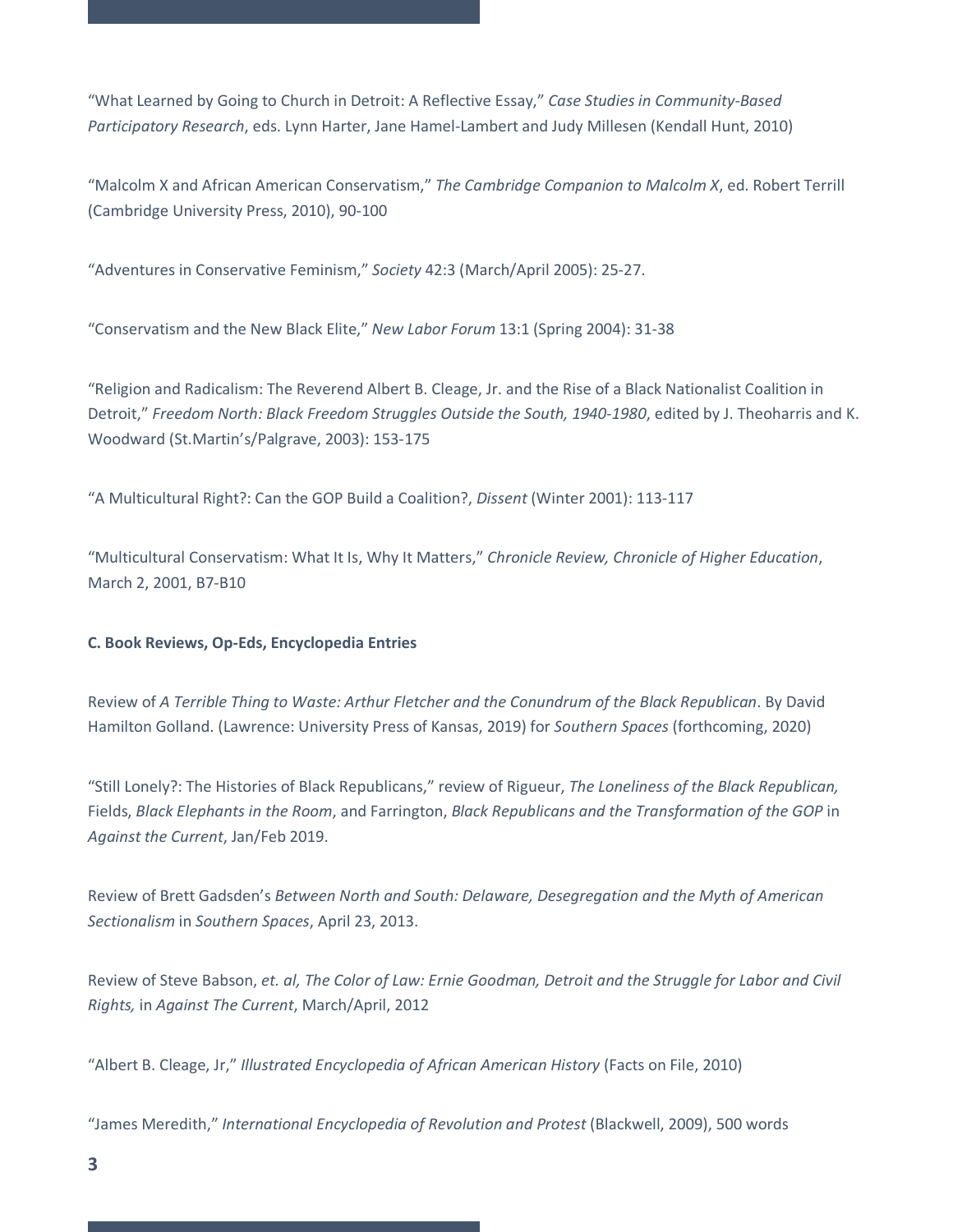Review of Shirley Chisholm's *Always Ready and Willing to Fight the Good Fight*, for *The Crisis Magazine*, April 1, 2010

Review of Mark A. Noll, *God and Race in American Politics: A Short History* and Barbara Diane Savage, *Your Spirit Walks Beside Us: The Politics of Black Religion*, *Against The Current*, May/June 2008

Review of Nick Salvatore, *Singing In A Strange Land: C.L. Franklin, The Black Church and the Transformation of America*, *New York Times Book Review*, February 6, 2005.

Review of Stephanie Oliver Stokes, *Song For My Father: Memoir of an All-American Family*, *Washington Post*, August 31, 2004

Review of Signe Waller, *Love and Revolution*, *Contemporary Sociology* 33 (Spring 2004): 343-344

Review of J.C. Watts, *The Color of a Conservative: My Life, My Politics, Washington Post Book World*, November 17, 2002

Review of Linda Chavez, *An Unlikely Conservative: How I Became the Most Hated Hispanic in America*, *Washington Post Book World*, October 6, 2002

Review of Michael F. Holt, *The Rise and Fall of the American Whig Party*, *Lingua Franca* ("Breakthrough Books"), September, 2001

Review of Lisa Duggan and L. Berlant, eds. *Our Monica, Ourselves: The Clinton Affair and the National Interest, New York Press*, August 1-7, 2001

Review of Peter Glassgold, ed. *Anarchy!: An Anthology of Emma Goldman's Mother Earth*, *New York Press*, April 25-May1, 2001

"Bush's Attempts at Inclusion Just Rhetorical," Op-Ed distributed through The Progressive Media Project, March 2001

Review of June Manning Thomas, *Race and Redevelopment: Planning for a Finer City in Postwar Detroit*, *Urban History Review* (January 1998), 112-116.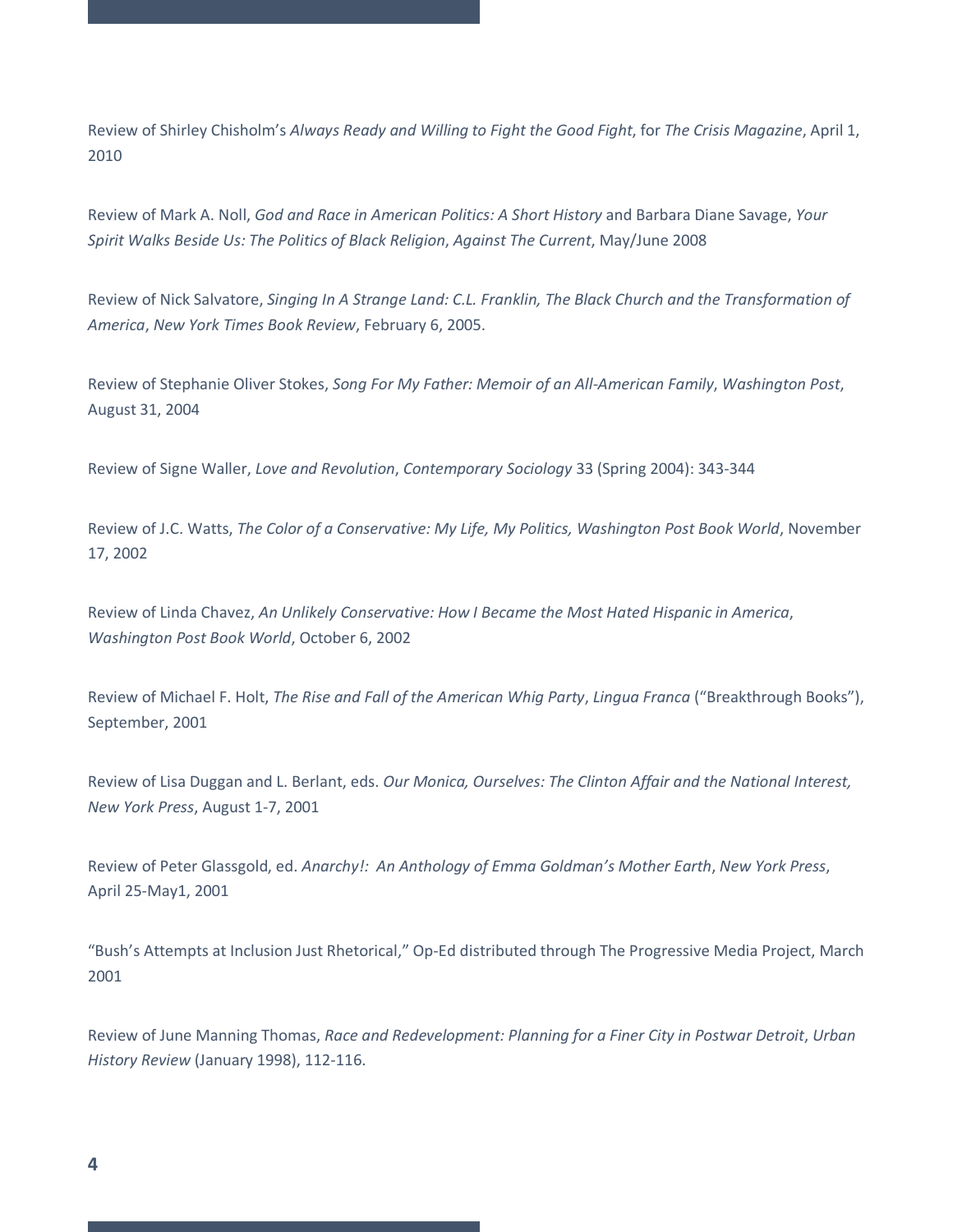Review of William Banks, *The Black Intellectual: Race and Responsibility in American Life*, *The World & I* (April 1997): 276-281

#### **D. Media Commentary (Selected)**

Participant, "Speak Freely: Debating the First Amendment in a Changing America," live taping of NPR's "1A" with Joshua Johnson, February 15, 2018, University of Michigan.

On-Air Commentary, *12th and Clairmount*, documentary on the 1967 Detroit rebellion produced by *Detroit Free Press*, 2017

Participant, Social Science Research Council's Roundtable on Obama's Speech on Race: http://www.ssrc.org (April, 2008)

Guest, "Detroit Today," WDET (On the 40<sup>th</sup> Anniversary of the 1967 Rebellion), July 24, 2007 Guest, "Stateside," (On Civil Rights Struggles in Detroit), NPR, Ann Arbor, MI., February 21, 2005 Guest, The Bernie McCain Show (On Black Conservatism), XM Radio, April 1, 2004

Historian's Roundtable (On Trent Lott, Race and the GOP), News Hour with Jim Lehr, PBS, December 24, 2002

Participant, 2002 Post-Election Forum, BAMPAC, Washington DC, November 2, 2002 "Featured Mentor," MY Road (Website), Posted July 23, 2001

### C-SPAN/Book TV, April-May 2001

Guest, "Behind The News," with Doug Henwood, WBAI/New York, April 19, 2001 Commentary, BBC's World Update, March 8, 2000 (On Presidential Primaries) Guest, "Tom Pope Show," Washington DC, March 6, 2001 Guest, "Free For All with Alan Combs," WEVD/New York, March 2, 2001 Guest, "In Pursuit of Truth," WHAT/Philadelphia, March 8, 2001 Guest, "One Union Station," WRNI/Rhode Island, March 8, 2001 Guest, "New York & Company," with Leonard Lopate, WYNC, March 23, 2001 Guest, "The Right Stuff" with Armstrong Williams, February 24, 2000 (One Hour Segment on Race and Conservatism)

#### **E. Commissioned Works, Consultations, Public History Projects**

Consultant for "Detroit 67" exhibition, Detroit Historical Society, 2017.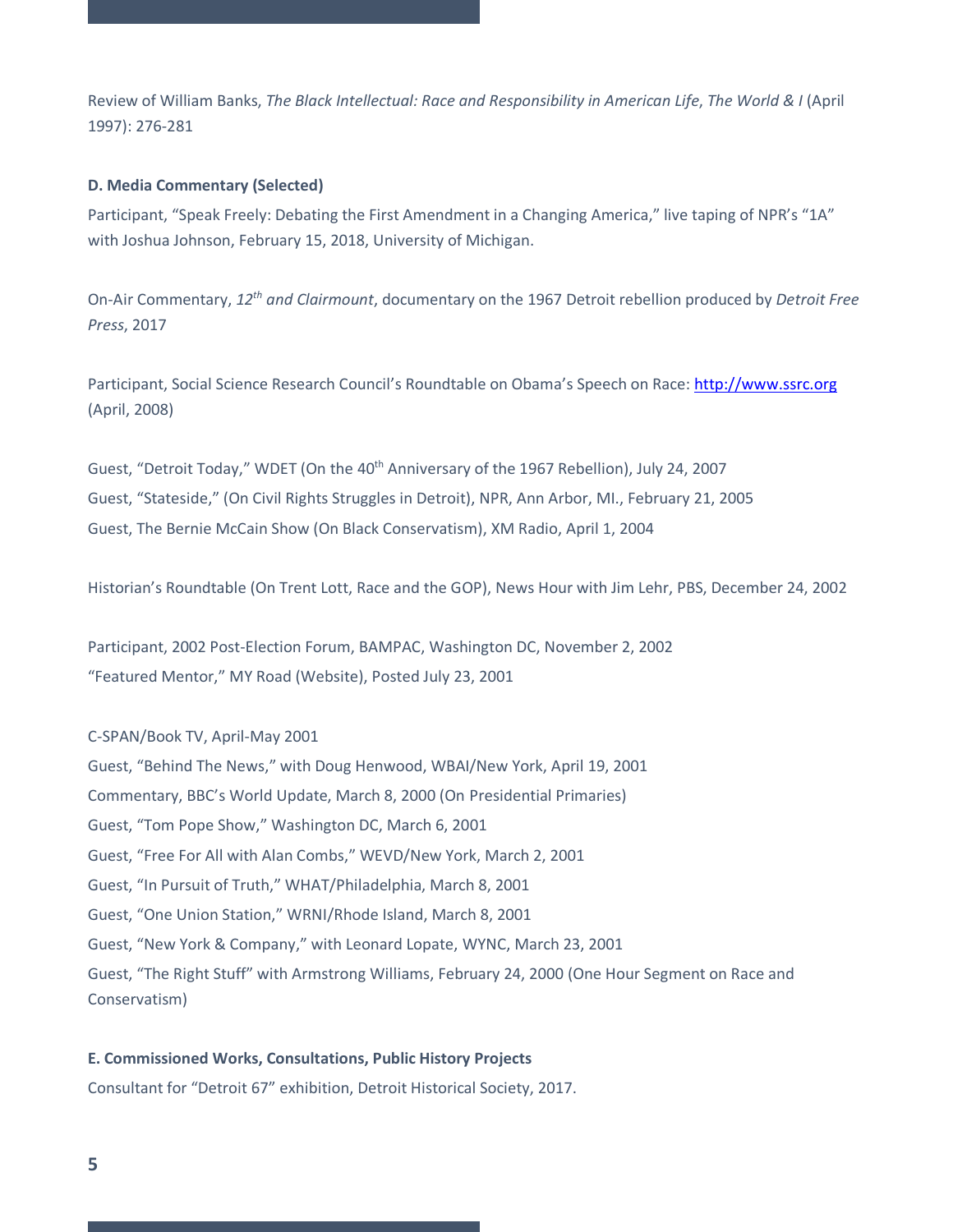On-Air Commentary and Consultant, *Mississippi Messiah*, a documentary film about James H. Meredith, currently in production.

"Skin Deep: A History of Black Dermatologists in America," commissioned by the National Medical Association, Dermatology Section and to be published as a chapter in A. Paul Kelly and Susan Taylor, eds. *Dermatology for Skin of Color* (McGraw-Hill, 2009), co-authored with Dr. Fred Quarles, MD.

On-Air Commentary and Consultant, "A Walk Through Harlem," WNET/PBS (1999)

# Invited Lectures (Selected)

"Ideology & The 'Wide' Civil Rights Movement," Arizona State University, School of Civic and Economic Leadership MLK Day Event, January 22, 2020

"Hiding in Plain Site: Does Ideology Obscure the Black Conservative Archive?" University of Michigan, Institute for the Humanities, February 2017

"Civil Rights Conservatism in an Anxious Age," Modernity and its Others Symposium, University of Pittsburgh, April 19, 2017

"Difficult Subjects: James Meredith, the Civil Rights Movement and the Problem of Monumental History," UNC-Chapel Hill, Black History Month Address, February, 2013

The Long, Hard Road Toward Prophetic Faith: Thoughts in Honor of Professor Charles G. Adams, Harvard University Divinity School, April 30, 2012

"Black Power/Black Faith: Rethinking the 'De-Christianization of the Black Freedom Struggle," Center for African American Studies, Princeton University, March 10, 2010

"In The Shadow of Schlesigner," for the "Fall & Rise of American Liberalism" Symposium (with Todd Gitlin and Eric Alterman), University of Virginia, April 30, 2008

Sunday Sermon, "God, Faith, History," Women's Day, Hartford Memorial Baptist Church, Detroit, September 23, 2007

"True versus False Religion: How Faith Mattered in Detroit's Radical History," Marygrove College, Detroit ("The Defining Detroit Series"), April 12, 2007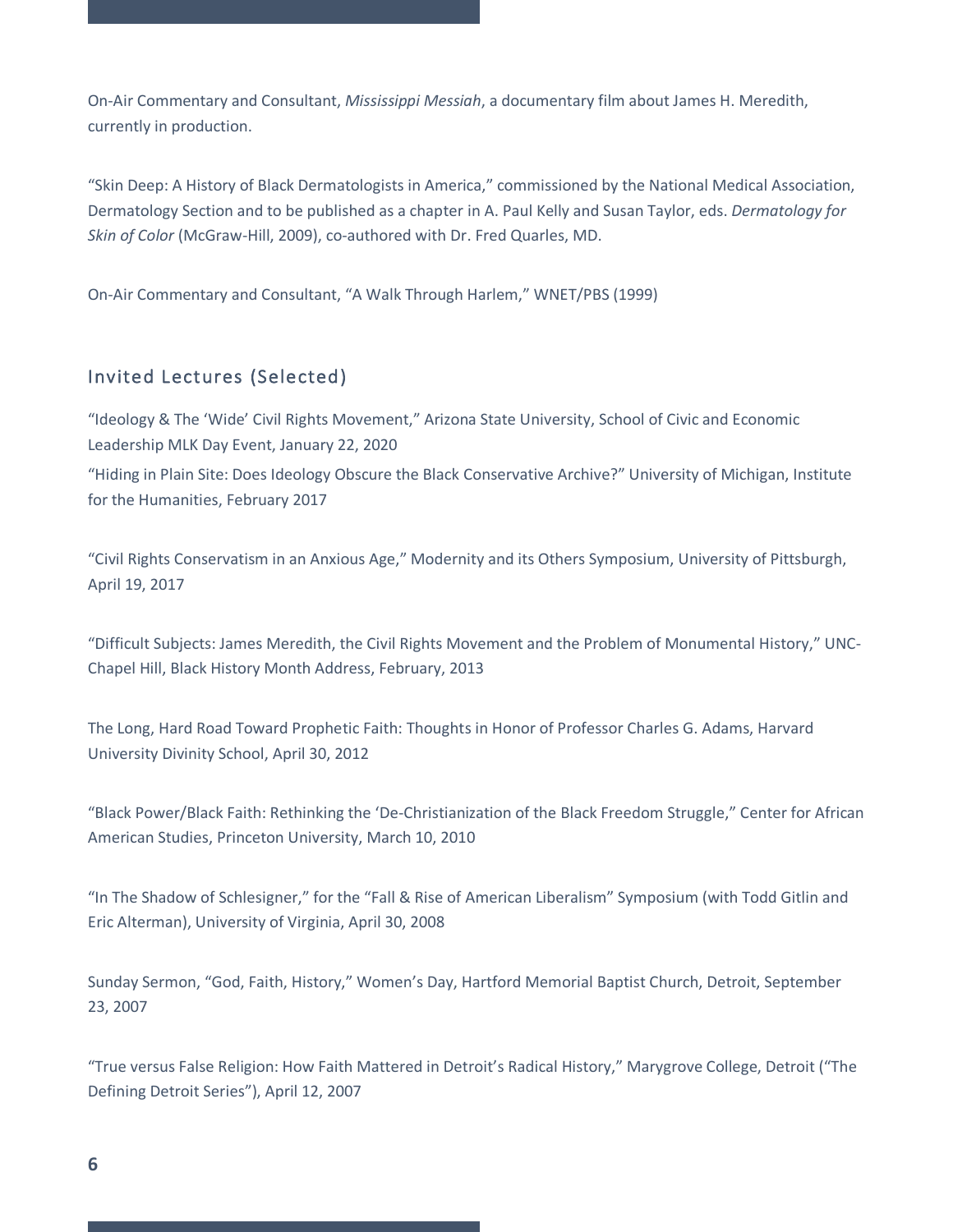"True versus False Religion: How Faith Influenced Radical Activism, Shaped Urban Policy and Sparked a Debate over Whether Jesus is Black," James Madison College, Michigan State University, March 21, 2007

"Progressive Pastors and Politics: A Detroit Legacy – A Conversation with Dr. Charles Adams and Dr. Angela Dillard," University of Michigan-Dearborn, March 7, 2007

"Teaching for Social Justice in an Ideologically Charged Environment, or How to Speak 'Right,'" Consortium for Innovative Environments in Learning Fall Conference, Daemon College, Buffalo, NY, October 12-15, 2005

"The Practice of History," The Future of Minority Studies Research Project 2005 Colloquium, Cornell University, July 29-31, 2005

"Race, Conservatism and the Future of Civil Rights," The Hooks Lecture Series on Social Change," University of Memphis, October 25, 2001

"The Political Art of Autobiography: Race, Assimilation and Individualism in Black Conservative Thought from Olaudah Equiano to Clarence Thomas," Leadership, Unity & Volunteerism/Image Maker Program Series, West Chester University, September 5, 2001

Keynote Speaker, Old Dominion Medical Society," President's Scholarship Dinner, Virginia Beach, Virginia, June 16, 2001

"Black American in the National Political Arena," Debate with Niger Innis, University of Mississippi, April 24, 2001

"Why Linda Chavez Matters to Latino Studies," Latino Lecture Series, NYU, February 13, 2001

"Sociological Perspectives on Multicultural Conservatism," Fall Colloquium Series, Department of Sociology, SUNY-Stony Brook, December 4, 2000

"Race, Conservatism and Cultural Stereotyping," Northwood University, Dallas, Texas, March 16, 2000

"Black Conservatism and the 'Crisis' of Identity Politics," National Association of Scholars, Minnesota Chapter, Macalester College, March 5, 1997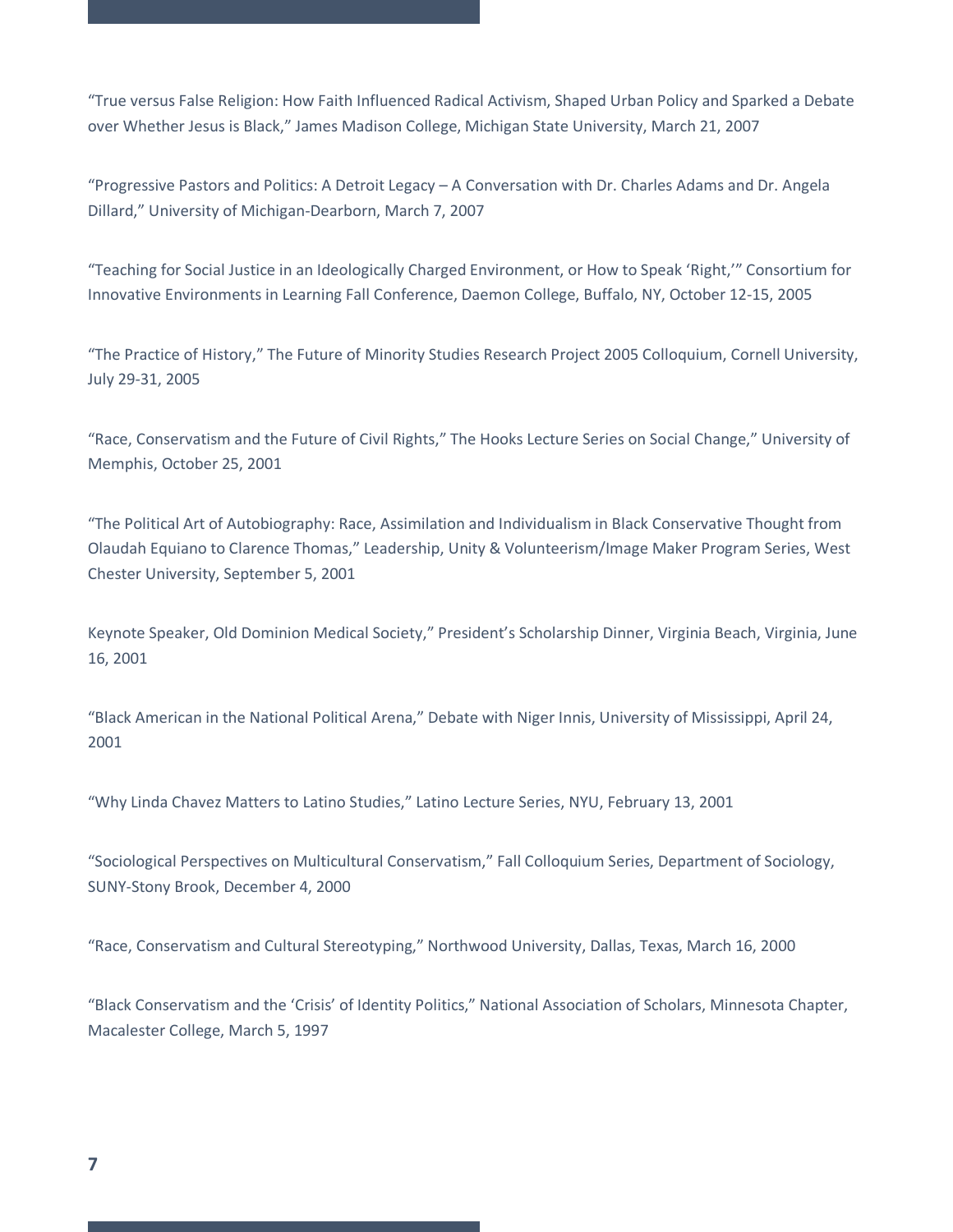# Conference Papers & Panels (Selected)

Roundtable on 40<sup>th</sup> Anniversary of Ronald Reagan's Election," Organization of American Historians, April 2020

Chair & Comment, "Strange Bedfellows: Black, Brown, and Gay Republicans and the Future of the GOP," Roundtable on my *Guess Who's Coming to Dinner Now?* Organization of American Historians Meeting, New Orleans, 2017

"In Defense of Law and Order: The March on Washington and Its Black 'Conservative' Critics," Paper presented at "The Dream and Its Untold Stories: The March on Washington and Its Legacy," German Historical Institute & Georgetown University, Washington DC, September 2013

Roundtable: "Studying the American Left, Center, Right – All At The Same Time," American Historical Association, New Orleans, LA, January 2013

"The Civil Rights Movement and the Rise of Modern Black Conservatism," Southern Historical Association Panel, Mobile, Al, November, 2012

"James Meredith, David Duke and the Remaking of Civil Rights," Organization of American Historians Conference, April 2010

"What Do Black Conservatives Mean When They Talk about Uplift?" Stand Up!: The New Politics of Racial Uplift, A Public Philosophy Symposium, Temple University, May 2, 2008

"A Farewell to White Radicals, Too?: George Breitman, Albert B. Cleage, Jr., and the Freedom Now Party," North American Labor History Conference, Wayne State University, Detroit, MI, October 20-22, 2005

"Between Some Rocks and Some Hard Places: Adventures in Conservative Feminism," Woman and Conservatism Conference, Boston University, May 8-9, 2004

"The Problem of History," Chancellor's Fellows Lecture/Roundtable, Washington University, January 27-28, 2004

"How Conservatives Have Shaped America's Political Agenda," Equal Justice Society, 3<sup>rd</sup> Annual Conference, University of Michigan Law School, April 1-3, 2004

"Religion and Political Radicalism in 1930s Detroit," The Noise of History: Politics and Culture of the 1930s Conference, Dylan Thomas Center, Swansea, Wales, November 14-17, 2003

**8**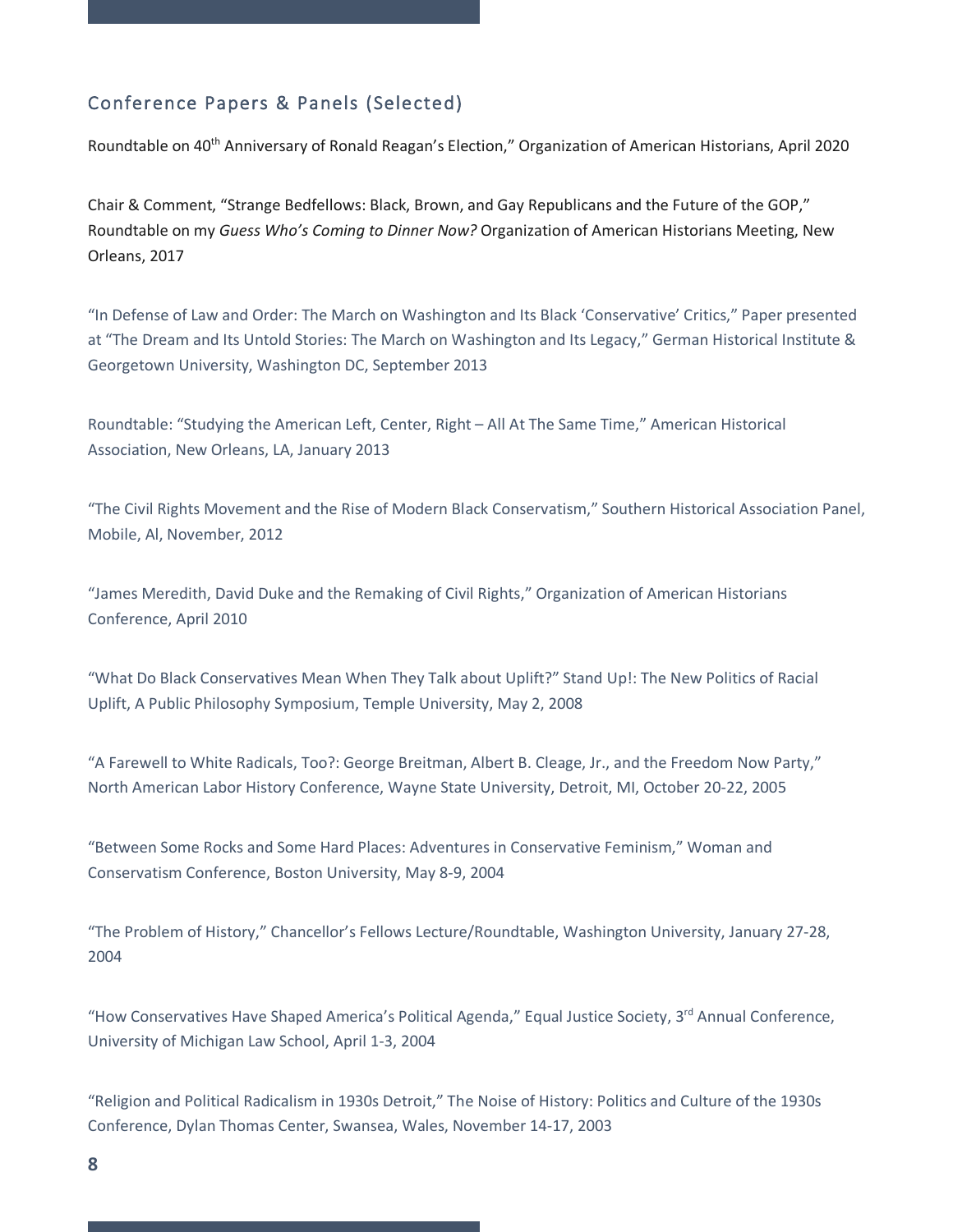"Black Conservatism and the Problem of Charitable Choice," Socialist Scholars Conference, New York, March 15, 2003

"On Booker T. Washington," The Intellectual in American Culture Conference, Harvard University, March 9-10, 2003

"Was Booker T. Washington a 'Real' Conservative?: Race, Racism and American Conservatism," American Historical Association, Chicago, January 3-5, 2003

"Managed Diversity: Multiculturalism and the GOP," American Studies Association, Houston, Texas, November 14-17, 2002

"From Celebration to Silence: James H. Meredith and the American Historical Imagination," American Studies Association, Detroit, Michigan, October 2000

"The Challenging of Studying Black Conservatism," Committee on Institutional Cooperation Conference, Indiana University, October 23-25, 1998.

"Hoberman's Heroes: Black Conservative Intellectuals and the 'Postliberal' Critique of Race," Sports Matters: Black Intellectuals Respond To and Transcend *Darwin's Athletes*' Conference, NYU, April 2-4, 1998

"Multicultural Conservatism and the Assault on the Civil Rights Establishment," Organization of American Historians, San Francisco, April 1997

"Social Justice in the City: Religious Activism and Civil Rights Struggles in Detroit," Black History Workshop ("Local Perspectives on Civil Rights"), University of Houston, March 21-23, 1997

"Multicultural Conservatives and the Art of Autobiography," Social Science History Conference, New Orleans, October 1996

"Malcolm X's Words in Clarence Thomas's Mouth: Black Conservative Thought and the Struggle to Define an Intellectual Tradition," "American Conservatism from Redemption to Reaganism" Conference, Princeton University, February 1996

"Sport, Race and African-American Autobiography," Midwest Modern Language Association, November 1993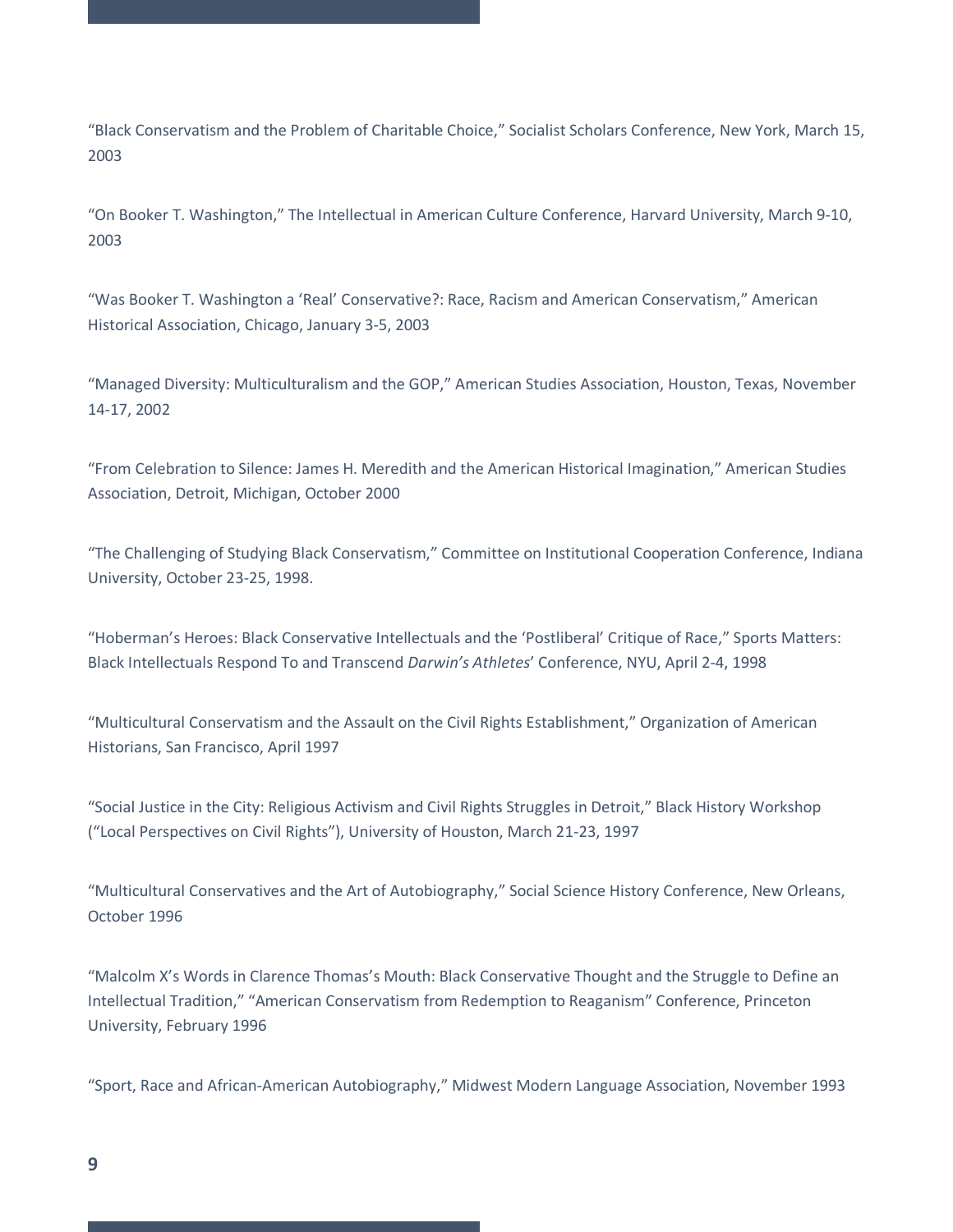"Space, Place and Identity: Patterns of Urban Racial Violence," Spring Sociology Colloquium, New Social for Social Research, March 1991

### Fellowships & Grants

Co-PI, Michigan-Mellon Project on the Egalitarian Metropolis," 2019-2022, The Mellon Foundation, \$1.3 Million (total), \$999,270 (Mellon)

PI, "Transfer Bridges to the Humanities@Michigan," The Mellon Foundation, 2018-2021, \$1.6 Million. (Stepped down as PI in September 2019)

Organization of American Historians Distinguished Lecturer, 2013-2016

PI and Team Leader for "Learning from Detroit: Turbulent Urbanism in the 21<sup>st</sup> Century," Michigan Meeting, May 2014, Rackham Graduate School, \$98,000

Co-PI (with David Schoem), "The Civic Engagement Corridor: A UM-MSU-WSU Collaboration to Promote Engaged Learning through University-Community Partnerships and Institutional Cooperation," University of Michigan Third Century "Discovery Grant," 2013, \$30,000.

Institute for the Humanities, University of Michigan, Faculty Fellow & John Rich Professor, 2009-2010

Arts of Citizenship grant (\$10,000) for: "The Black Church Project: Building Archives, Empowering Communities and Facilitating Scholarship," 2007-2008

Gilbert Whitaker Grant for Improvement of Teaching (\$5,000), for the Design of RC 260 (Methods), co-awarded with David Burkham, Summer 2008

Public Goods Fellowship, University of Michigan, Winter/Spring 2005 NYU Research Challenge Grant, Fall 2000 NEH Summer Stipend, 2000 Faculty Enrichment Fund, Gallatin, Spring 2000 Faculty Summer Research Award, University of Minnesota, 1997 McKnight Summer Fellowship, University of Minnesota, 1996 CIC Dissertation Fellowship, 1994-1995 University of Michigan Nominee, NEH Dissertation Fellowship, 1994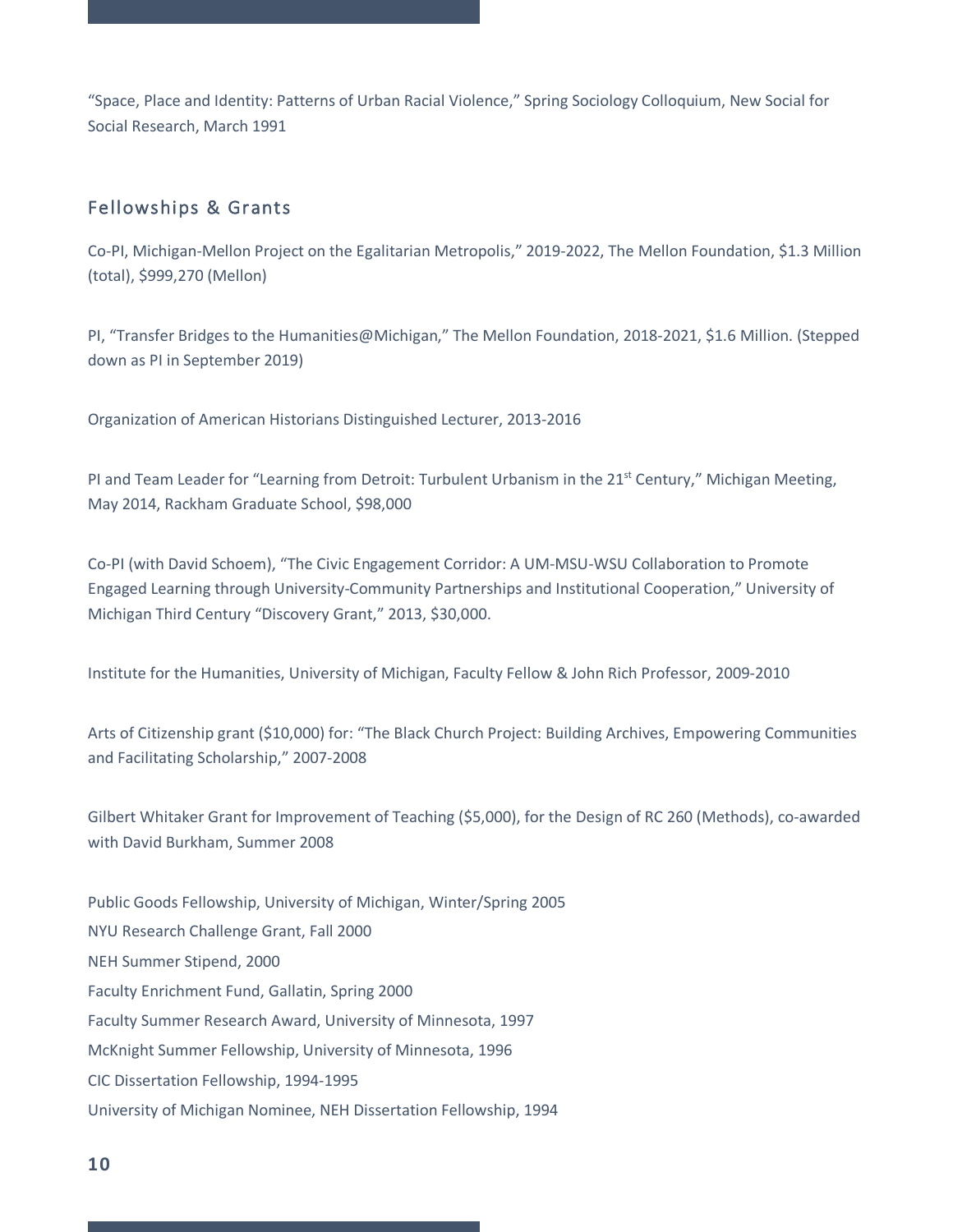Rackham Dissertation Research Grant, University of Michigan 1993 Dean's Candidacy/Mellon Fellowship, University of Michigan, Winter 1993 Rackham Merit Fellowship, University of Michigan, 1991-10 Terms Teaching Fellow, New School for Social Research, 1990-1991 Merit Fellowship, New School for Social Research, 1989-1990

# Service (University of Michigan)

Chair, Presidential Debate Academic Advisory Committee in preparation for the UM Presidential Debate, October 15, 2020

Advisory Board, The Careral State Project, 2019-Present

Advisory Board, Center for Social Solutions, University of Michigan, 2018-Present

Faculty Advisor, The Detroit School for Urban Studies, 2015-Present

Executive Committee, Bentley Historical Library, 2013-Present

Co-Convener, Growing STEM: Pipelines, Collaborations and Pedagogies for Diversity & Inclusion at Michigan, 2016-2019

Curriculum Committee for Cross-Campus Minor in Entrepreneurship: Chair (2017-2018) and Member (2015- 2017)

Member, Task Force on the Future of U-M's Engagement with Detroit, 2017

Humanities Collabratory Design Team, Reporting to the Provost, 2016

LSA Dean's Search Advisory Committee, 2012-2013

Ginsberg Center for Community Service Learning, Internal Review Panel, Winter 2012

School of Education Internal Review Panel (chair), Winter 2011

Member, LSA Curriculum Committee, 2007-2009

Co-Chair, CAAS Curriculum Committee, 2007-2008

Member, CAAS Executive Committee, 2006-2008

Member, RC Executive Committee, 2008-2009

Member, Diversity Blueprint Task Force, Outreach & Engagement Subcommittee, Winter 2007

Drafting Committee/Principal Author of Proposal for New Michigan Learning Community, 2007-2008